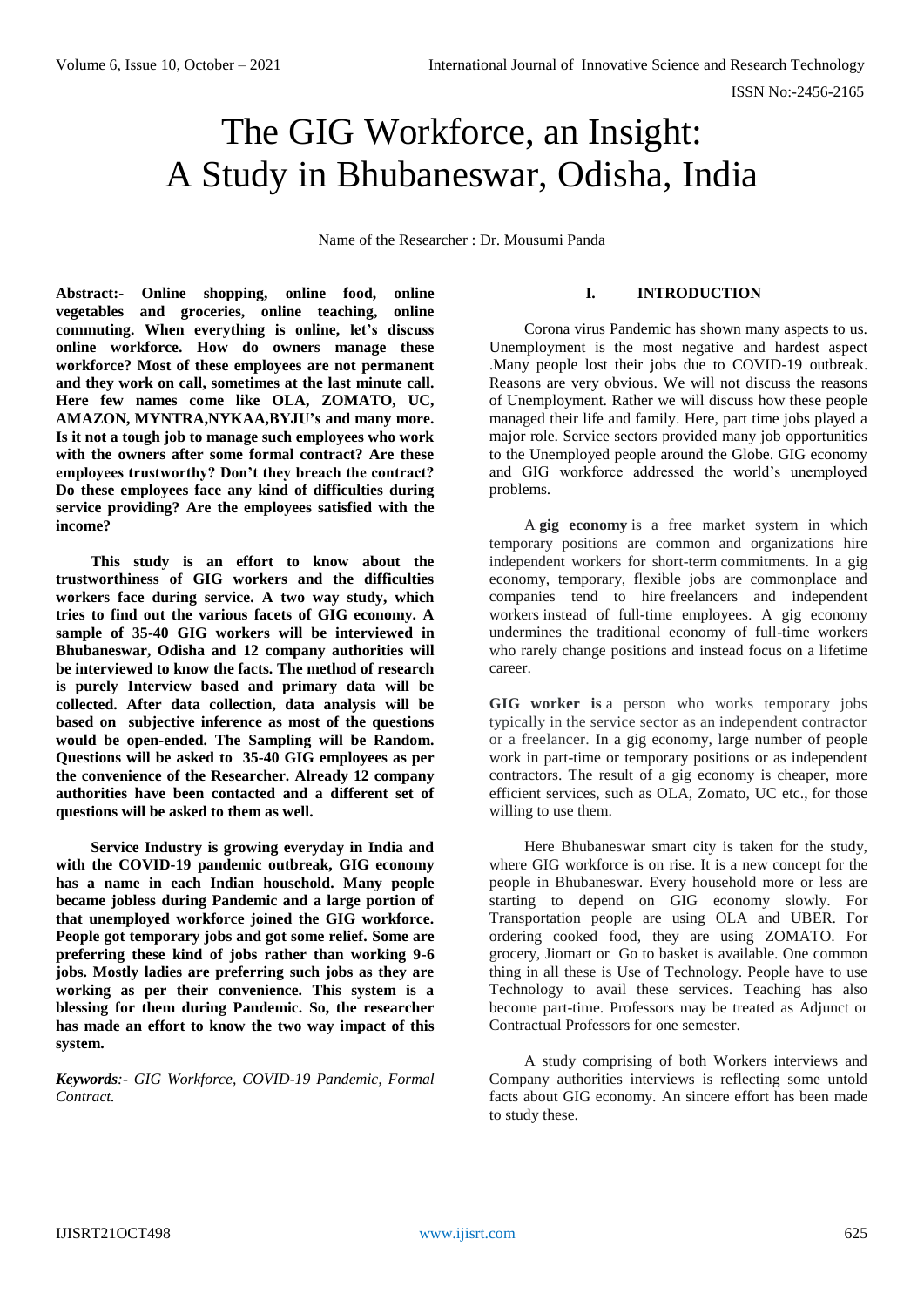ISSN No:-2456-2165

#### **Objectives of the Study:**

1-To know the difficulties faced by GIG workers in Bhubaneswar.

2- To find out about the satisfaction of GIG workers.

3-To know the loyalty of GIG workers.

These objectives are set very carefully as per the probable availability of information.

## **II. RESEARCH METHODOLOGY**

A sample of 40 GIG workers were interviewed in Bhubaneswar, Odisha and 15 company authorities were interviewed to know the facts.

The method of research is purely Interview based and primary data was collected. After data collection, data analysis was based on some Subjective inference. The Sampling was Random convenient sampling.

40 GIG workers were interviewed from Urban Company, OLA, Zomato, Odisha Fresh, SAV home, Milky Moo and Jio Mart, Myntra, Apollo 24 7.

And 15 Company authorities from Jiomart ,SAVhome and Odisha Fresh were interviewed.

As per the objectives, questions were designed and asked. Two different sets of questions were asked to two different groups. Results are summarised in a subjective manner as many of the questions were open-ended.

Literature Review

A gig worker means "a person who performs work or participates in a work arrangement and earns from such activities outside of traditional employer-employee relationships".

The Four dimensions along which definitions of the gig economy diverge between authors is shown in Figure. They include (a) online platform versus offline intermediation; (b) independent contractor versus employee status; (c) paid versus unpaid work; and (d) delivery of services versus goods.



A wide variety of jobs are included in the category of a gig. The job can be of delivering food to writing code or freelance teaching. Adjunct and part-time professors, for example, are contractual employees versus full-time professors. Colleges and universities can cut costs and match professors to their academic needs by hiring more adjunct and part time Professors.

America is well ahead to establish a gig economy, and studies show one third of the working population is already in some gig capacity. Predictions are this working number to rise, as these types of positions facilitate independent contracting work, with many of them not requiring a freelancer to come into an office.

Employers also have a wider range of choices to choose from because they don't have to hire someone based on their availability. Additionally, computers have developed to the point that they can either take the place of the jobs people previously had or allow people to work just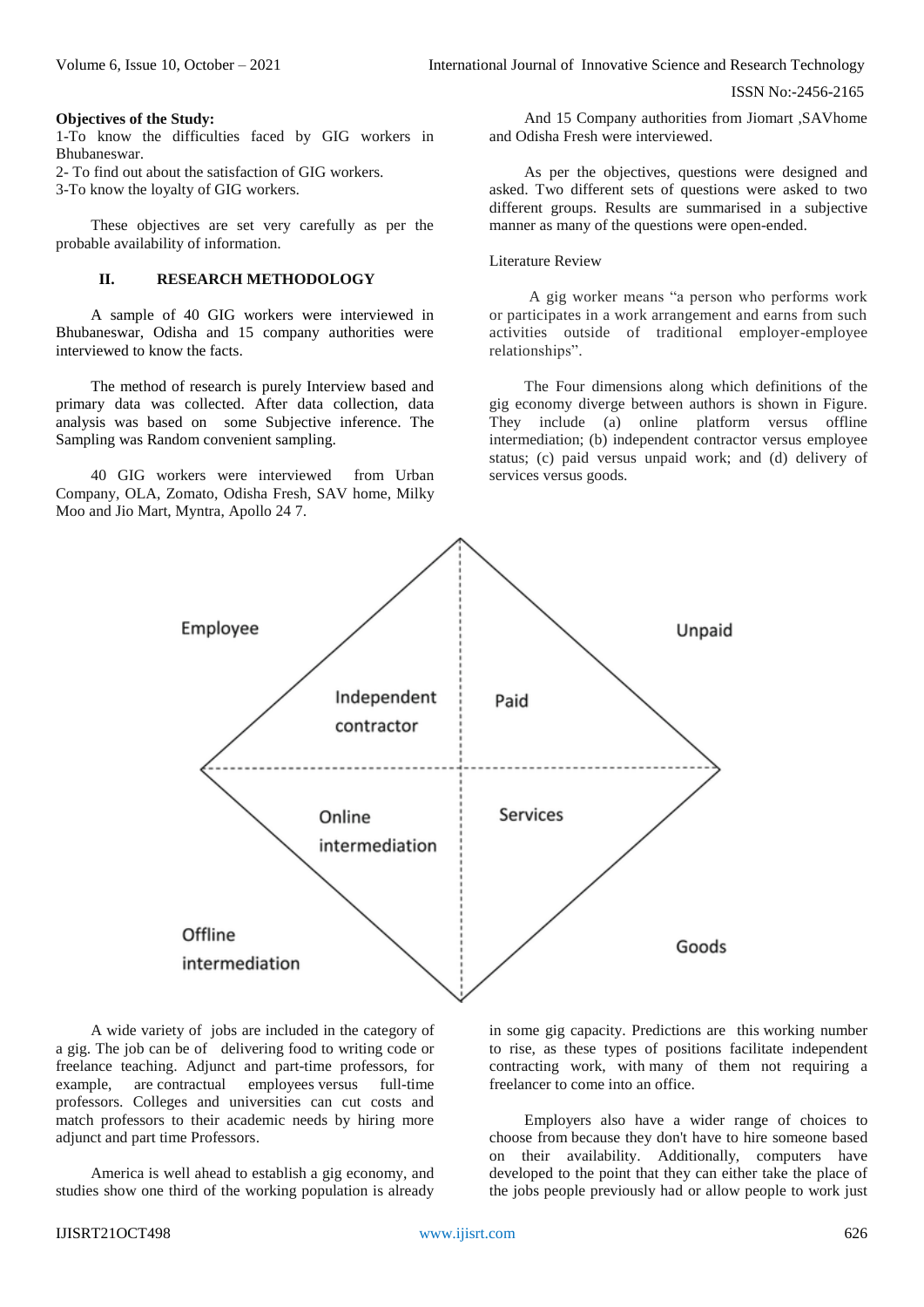ISSN No:-2456-2165

as efficiently from home as they could in person. Study says One in four hires will be GIG this year. Creating income from short-term projects and engagements is seen as an advantageous alternative to a long-term employment contract today. Yet, it is not all rosy as individuals face many challenges as they move away from the comfort of life-long employment contracts.

Gig workers are part-time workers and work in their free time and will.The challenges which GIG workers face are given below:

1-Uncertainty-There is no fixed income and you may not get work always.

2-You are the Product-You have to sell yourself by showing your performance.

3-No mentoring-No mentor or training is available for you. Some companies are giving short term training but that may not be available always.

4- Long term engagement is not guaranteed.

### **III. FINDINGS OF THE STUDY**

When I began interviewing independent workers, the first thing I realised was the GIG workers work at their convenient time. They do not have to report to any Corporate office and there is no time bound. The workers feel a sense of ownership for their work.

Yes, there is no fixed income at the month end. The GIG workers are insecure about their income always.

The GIG workers are worried about their productivity. Perform or Perish is the only message lying in GIG economy. Workers who do not perform good, will not get next assignment. This aspect is challenging. GIG workers may earn more than full-time counterparts and sometimes they earn remarkably less than their counterparts.

Customer satisfaction is a big concern for GIG workers. As feedback is online and instant, they feel a kind of fear within about customer satisfaction level.

My first objective is to study the difficulties GIG workers are facing. As per their opinion, some results are summarised here :

1-GIG workers at times feel the absence of Peer groups and feel left out from the society.

2-There is a pressure from within to perform good, because their productivity is their only identity.

3-They feel insecure about their continuous income as they may get more or less calls in a month.

4-Sometimes they get threatened by the Company that they wont be hired in future for some or the other reason.

5-Sometimes,customers give low feedback unintentionally and irresponsibly, for which they don't get job calls in future.

6-As Bhubaneswar is a growing city and not much developed like Metros, use of Technology becomes a problem for most of the customers. So, GIG workers face lot of difficulties during returning of products.

7-Sometimes GIG workers in Bhubaneswar also face customers' anger due to inappropriate product.

8-Cash on delivery is also troublesome in some cases as they have to wait for long time to receive cash.

My second objective is to study the satisfaction level of GIG workers in Bhubaneswar. Some results are given below:

1-As it is a freelancing job, many housewives are engaged in Urban Company's Salon services. So, they are happy with their earning.

2-GIG workers are developing relationship with the customers and are happy for this.

3-Income wise they are not happy in Bhubaneswar as GIG workers feel their contribution to the company is little high.

4-As Bhubaneswar is a growing city and online purchase is not accepted widely here, GIG workers are not getting work everyday. So, income wise they are not very happy.

5-Sometimes,GIG workers get last minute call. So this is also not acceptable to them.

6-Some GIG workers do not get proper response from the Company. This is also quite harassing for them.

7-A single mistake may ruin their image, so GIG workers in Bhubaneswar are always in a state of uncertainty.

8-Bhubaneswar GIG workers are not accepted by the society and family in some cases as people are not very open-minded. So there is an Identity crisis unlike full-time workers.

My Third objective is to know the Loyalty of GIG workers. The results are summarised below:

1-Company people keep a track of the GIG workers, but some cases are really surprising. GIG workers create their own customer data base and contact them personally for the services without the knowledge of Company.

2-They promise to give better service in a cheaper price, so that the company share is saved. 3-GIG workers replace the original products with duplicate ones sometimes.

4-Some GIG workers in Bhubaneswar are not professional and land up in arguments with the customers. Company has to face the after effects.

### **IV. CONCLUSION**

To conclude, I must say there so many other aspects for the study of GIG economy and GIG workers. I have taken only 3 aspects and some results are here. But the GIG workers in Metros are very happy and earning handsome money as per the news.

As per my opinion, people in the gig economy must prepare themselves to accept any challenge that comes in their way as it is a great opportunity to earn in your free time. A feeling of ownership comes with GIG jobs. What you do and how you perform completely depends on you. The world is heading towards GIG economy very fast, so Bhubaneswar is trying to cope up with that and

GIG workers of Bhubaneswar are trying their best to face all challenges coming their way.